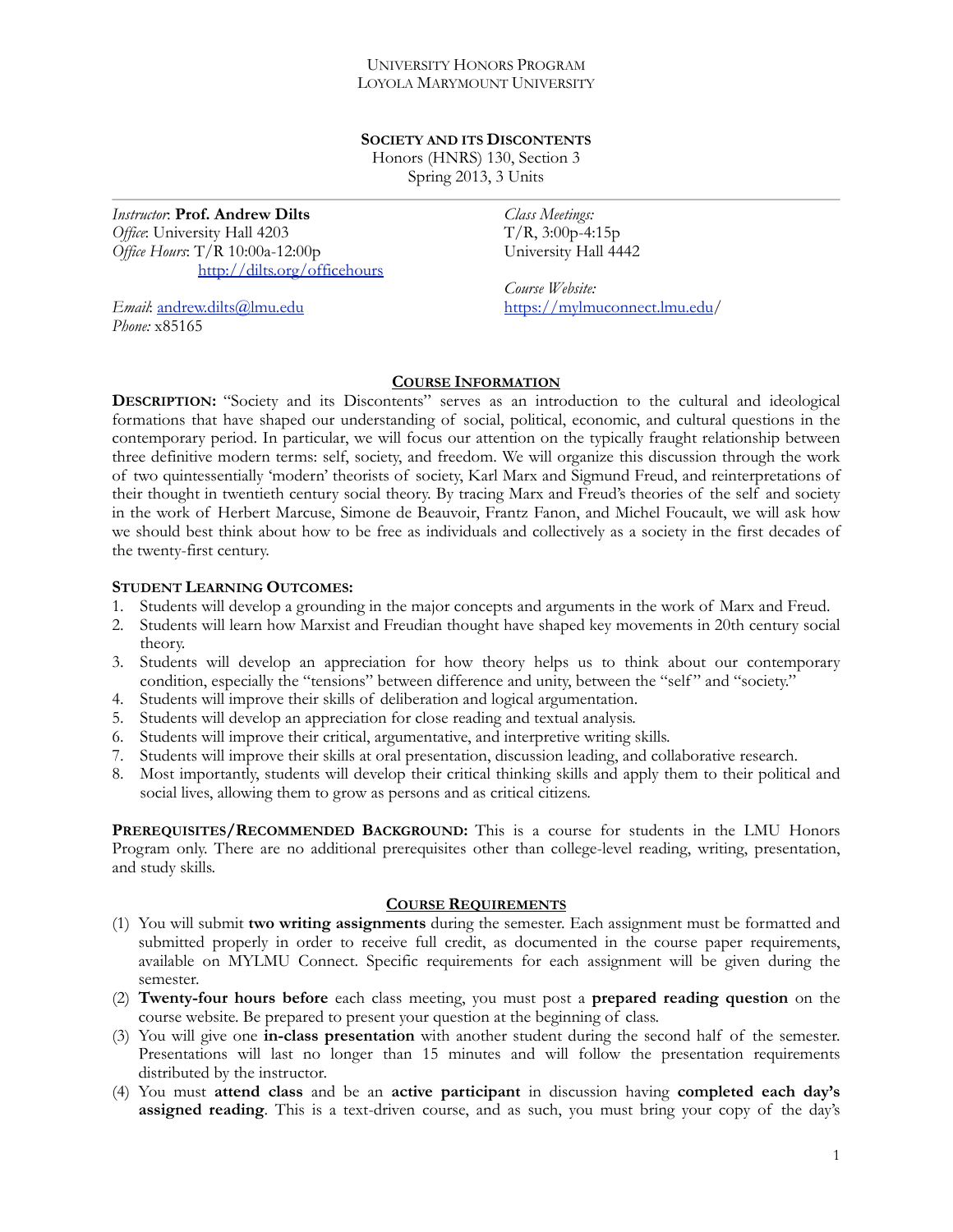reading to class. If you are more than 5 minutes late to class, you will be marked as absent. If you do not bring your copy of the reading with you to class, you will be marked as absent.

| <b>GRADE BREAKDOWN:</b> |       |       | <b>GRADING SCALE:</b> |
|-------------------------|-------|-------|-----------------------|
| Marx / Freud Essay:     | 25%   | A     | 93-100                |
| 20th Century Essay:     | 25%   | $A-$  | $90 - 92$             |
| Presentation:           | 25%   | $B+$  | 88-89                 |
| Reading Questions:      | 15%   | В     | 83-87                 |
| Class Participation:    | $5\%$ | $B-$  | 80-82                 |
| Attendance:             | $5\%$ | $C+$  | 78-79                 |
|                         |       | C     | 73-77                 |
|                         |       | $C$ - | $70-72$               |
|                         |       | D     | $60 - 69$             |
|                         |       | F     | $0 - 59$              |

\*\*\**Any student who receives a failing grade for attendance and participation will receive a failing grade for the class*. *Any student who has not turned in all writing assignments and given an in-class presentation will receive a failing grade for the class.\*\*\**

**PAPER SUBMISSION:** Exact deadlines for papers and writing assignments will be announced in class and posted online. All papers will be submitted electronically and prepared for blind review by the instructor. Submission requirements and formatting details will be posted with each assignment.

**READING QUESTIONS:** A good reading question is one that directly and explicitly engages with the text. Your question should cite a specific passage, term, or concept that you are puzzled about, and it should offer your interpretation of the passage at hand. It should be focused on something that genuinely puzzles you in the reading, and which you can probably assume that others find puzzling or confusing as well.

You will submit one question per class meeting. Questions must be submitted twenty-four (24) hours before class meets. Late questions will be accepted for partial credit. Questions posted after class meets will receive no credit. Questions will be graded on a three point scale: Excellent  $= 2$ , Satisfactory (or late)  $= 1$ , Unacceptable (or not submitted)  $= 0$ .

In the unlikely event that students are not keeping up with the reading, the instructor reserves the right to add short reading quizzes without notice.

### **COURSE POLICIES**

**ATTENDANCE/PARTICIPATION:** Timely, prepared, and engaged attendance is required. Absences will only be excused in the case of illness or emergency. If there is a conflict between course participation and religious observance, please contact me in advance. It is not necessary to obtain prior approval from the instructor when missing a meeting is unavoidable, but note that students bear the *entire responsibility* for the decision to miss class and for whatever effect that may have on their course grade and their learning experience. Repeated absences and lateness will directly affect the discussion and attendance portion of a student's grade, as detailed in the course requirements section. Participation in class discussions will be evaluated on quality, quantity, and appropriateness of student questions and comments. Please note: it is just as possible to talk *too much* as it is to talk too little in class. Likewise, there is such a thing as active listening, and yes, your professors are capable of distinguishing this from passive listening. If you are worried about your the level and/or quality of your participation, the best thing to do is to come to office hours, where the professor can give you direct feedback throughout the semester, rather than at the end (when it is too late to change your behavior!).

**LATE PENALTIES:** Assignments are accepted when they are due. Assignments must be turned in at the designated time and place. Failure to turn in an assignment on time is unacceptable except with the prior agreement of the instructor (which will be given only in exceptional circumstances). Except in documented cases of illness or emergency, a penalty of **up to a full letter grade** may be assessed for each day (24hrs) the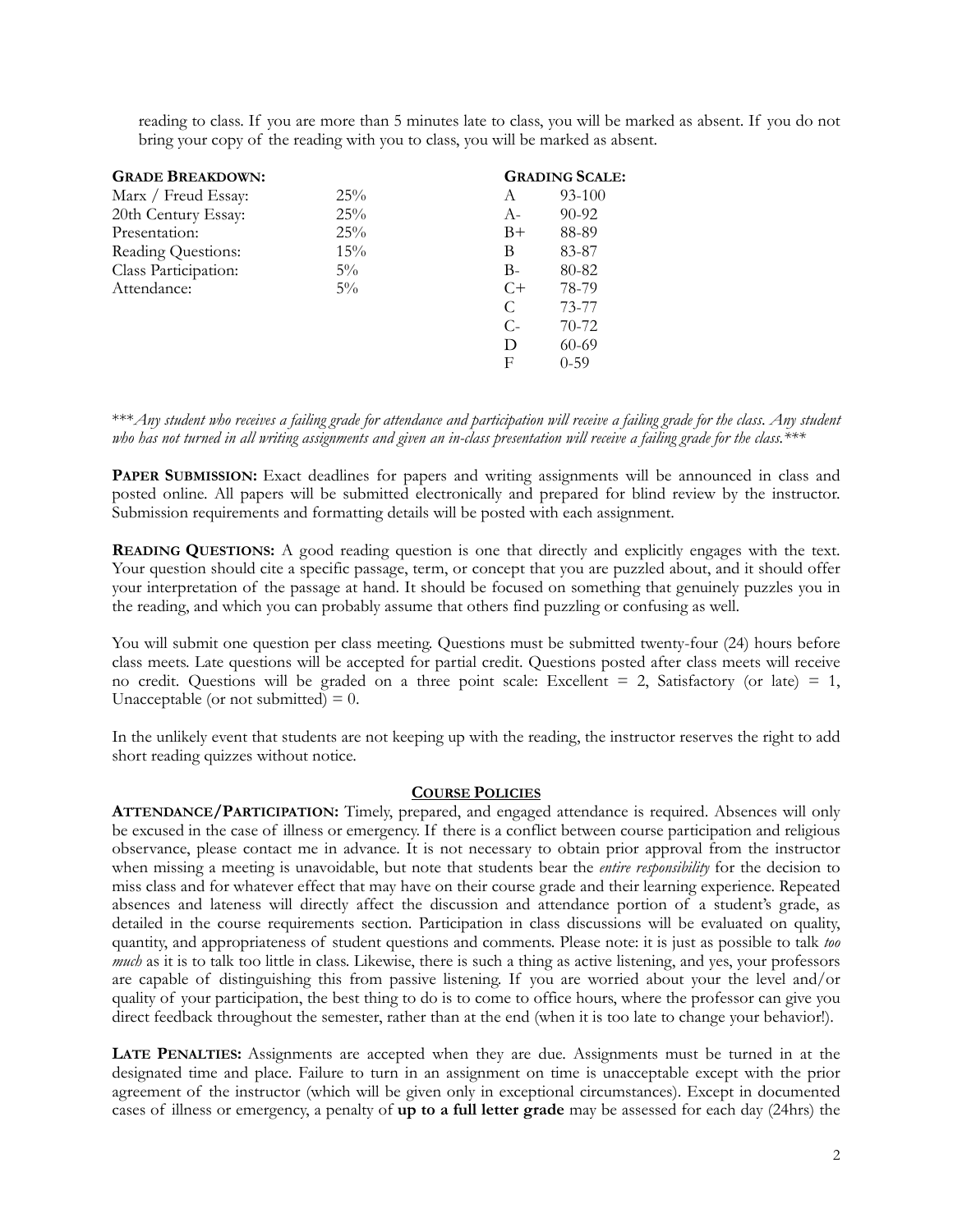assignment is late. Because assignments are submitted electronically, this includes weekend days. However, each student may, at his or her discretion, take a 24-hour extension for *one* of the writing assignments, no questions asked (if you are using your extension please indicate this on the first page of your paper).

**PLAGIARISM & ACADEMIC HONESTY:** Academic dishonesty will be treated as an extremely serious matter. Proven plagiarism of any kind may result in automatic failure of the course, and will be referred to the University for further disciplinary action without exception. I reserve the right to submit your electronic document to plagiarism detection websites if necessary. It is **never** permissible to turn in any work that has been copied from another student or copied from a source (including the Internet) without properly acknowledging the source. It is your responsibility to make sure that your work meets the standard of academic honesty set forth in the "LMU Honor Code and Process" which appears in the LMU Bulletin 2011-2012. You should also refer to my own writing requirements posted on the course website.

**GENDER NEUTRAL & GENDER SPECIFIC LANGUAGE, NAMES & ACCENTS:** Academics no longer use the pronoun "he" to apply universally to all persons, nor do we use the term "man," when we are referring to humanity or people in general. In our writing, when we are making generalizations we should use gender neutral pronouns, that is, sie and hir, s/he, him or her, they/their, etc. When referring to a specific person or group of people, we should use the language and pronouns *that they prefer* if we know them. Further, we should be attentive to the spelling and accents of author's names. Finally, all authors must be referred to by their entire names, or only their last names, *not by their first names*, orally and in writing.

Where this is not possible (either because the claim you are making is gendered, or because you are relying on a text that uses gender-exclusive pronouns), you must explain why this is the case. Usually, this requires no more than a footnote (e.g. Hobbes uses "he" or "mankind" as universals. Add a footnote at your first usage of his language, directly quoted or not, and say that you are following Hobbes' usage here, and do not mean to endorse his usage). You aren't required to solve these problems, but you are required to make note these problems and signal your awareness of them.

**EMAIL COMMUNICATION:** At times I will communicate with the entire class using campus email systems, so it is essential that you regularly check your lion.lmu.edu email address or forward your lion account email to your preferred email address. I encourage you to contact me via email with questions about the course, the material we cover in class, and assignments.

You are expected to be professional in all communication with the instructor. All email communication should be in complete sentences with a proper salutation and conclusion. Treat the email more as a letter and less like a text message. Include a comprehensible subject heading (e.g. "HNRS 130 paper question"), address and sign the email, making sure to identify what class you are in (usually instructors are teaching more than one class) and explain clearly what it is that you are inquiring about. Failure to do these will guarantee that you will not get a response. Also, unless I've explicitly stated otherwise, I generally check my faculty email only during normal business hours (more or less from 7am to 6pm).

Finally, here is a short list of things to which I **will not respond**:

- Questions that can be answered by checking the course syllabus or looking online.
- A request to know **if** you missed anything during an absence. (The answer is yes.)
- A request to know **what** you missed during an absence. (Instead of asking this through email, take the appropriate next steps to catch up: ask a classmate for notes, meet with me in my office hours, etc.)

**TECHNOLOGY USE DURING CLASS:** You are welcome to bring a computer to class provided that it enables you to engage more in the class discussion. You may also use a computer to help you take notes. Email, Twitter, Facebook, or anything at all that is not directly related to the *conversation* we are having will not be tolerated. Using a computer in this way during a seminar is rude and disrespectful to your classmates. If you need to use a computer in class, you will be expected to post copies of your class notes on the class website immediately following the class session to share with others. If you are not willing to do this, do not bring a computer with you.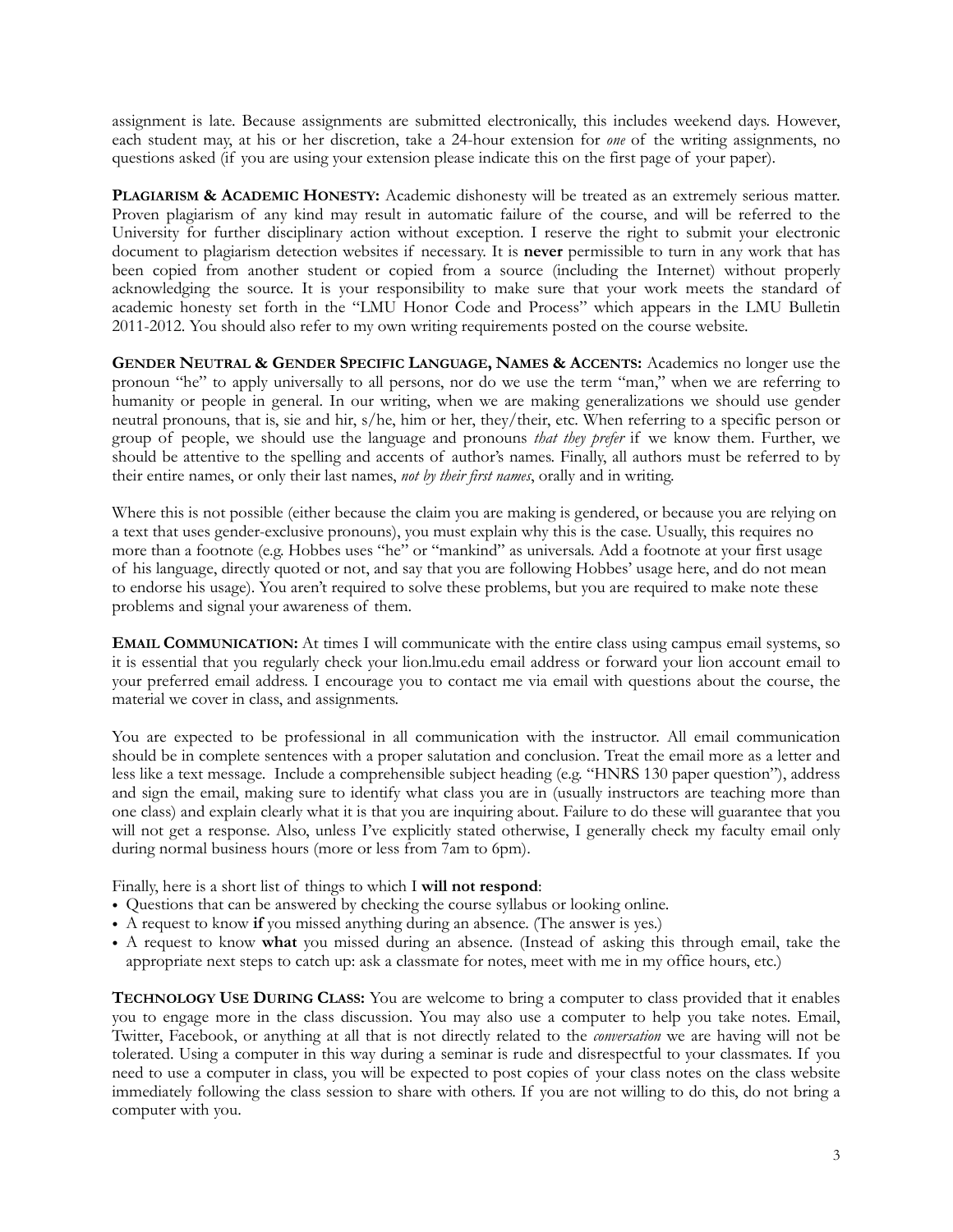There is no reason to use your phone/PDA/Kindle/iPad/whatever during class time. E-Reserve texts should be \*printed\* and brought to class.

Your phone should be turned off and put away. If your phone rings during class, I will answer it for you, and you will be marked absent for the session.

**OFFICE HOURS:** I look forward to meeting with you all during regularly scheduled office hours, or by appointment when meeting during office hours is not possible. Students who would like to discuss issues raised in the course further than class discussions will permit, or students who encounter difficulties with the course or the assigned material, are especially encouraged to attend office hours.

**ACCOMMODATION**: Loyola Marymount University is committed to equality in educational opportunity. Students with special needs as addressed by the Americans with Disabilities Act who need reasonable modifications, special assistance, or accommodations in this course should promptly direct their request to the Disability Support Services Office. Any student who currently has a documented disability (physical, learning, or psychological) needing academic accommodations should contact the Disability Services Office (Daum Hall Room 224, 310-338-4535) as early in the semester as possible. All discussions will remain confidential. Please visit <http://www.lmu.edu/dss> for additional information.

**TENTATIVE NATURE OF THE SYLLABUS:** If necessary, this syllabus and its contents are subject to revision; students are responsible for any changes or modifications distributed in class or posted on MYLMU Connect.

#### **REQUIRED TEXTS**

These texts will all be available for purchase from the bookstore. You are welcome to purchase them wherever you please or borrow them from the library, but *you must use these editions of the texts* so that we are all literally on the same page during class. You will be expected to come to class with the text in hand. Some readings will be made available via electronic reserve in PDF format. You must **print** hard copies of these readings, i.e. do not bring your computer or e-reader in order to refer to the texts.

- Karl Marx & Friedrich Engels, *The Marx-Engels Reader*, 2nd ed. (W.W. Norton & Co). [ISBN: 9780393090406]
- Sigmund Frued, *Introductory Lectures on Psychoanalysis*. (W.W. Norton). [ISBN: 9780871401182]
- Sigmund Frued, *Civilization and its Discontents* (W.W. Norton). [ISBN: 9780393301588]
- Herbert Marcuse, *Eros and Civilization* (Beacon Press). [ISBN: 9780807015551]
- Frantz Fanon, *Black Skins, White Masks*. (Grove Press). [ISBN: 9780802143006]
- Michel Foucault, *History of Sexuality, Vol. 1* (Vintage). [ISBN: 0679724699]

#### Strongly Recommended:

- Anthony Weston, *A Rulebook for Arguments*, 4th ed. (Hackett, 2008), ISBN: 978-0872209541.
- Michael Harvey, *The Nuts and Bolts of College Writing* (Hackett, 2003), ISBN: 0872205738.

#### Required Films (online and/or on reserve at Library)

- *Modern Times,* Dir. Charlie Chaplin, 87 min, 1936.
- *Killer of Sheep,* Dir. Charles Burnett, 83 min, 1979.
- *David Harvey's Crisis of Capitalism*, Dir. RSA Animate, 12 min, 2010.
- *Waltz with Bashir,* Dir. Ari Folman, 90 min, 2008.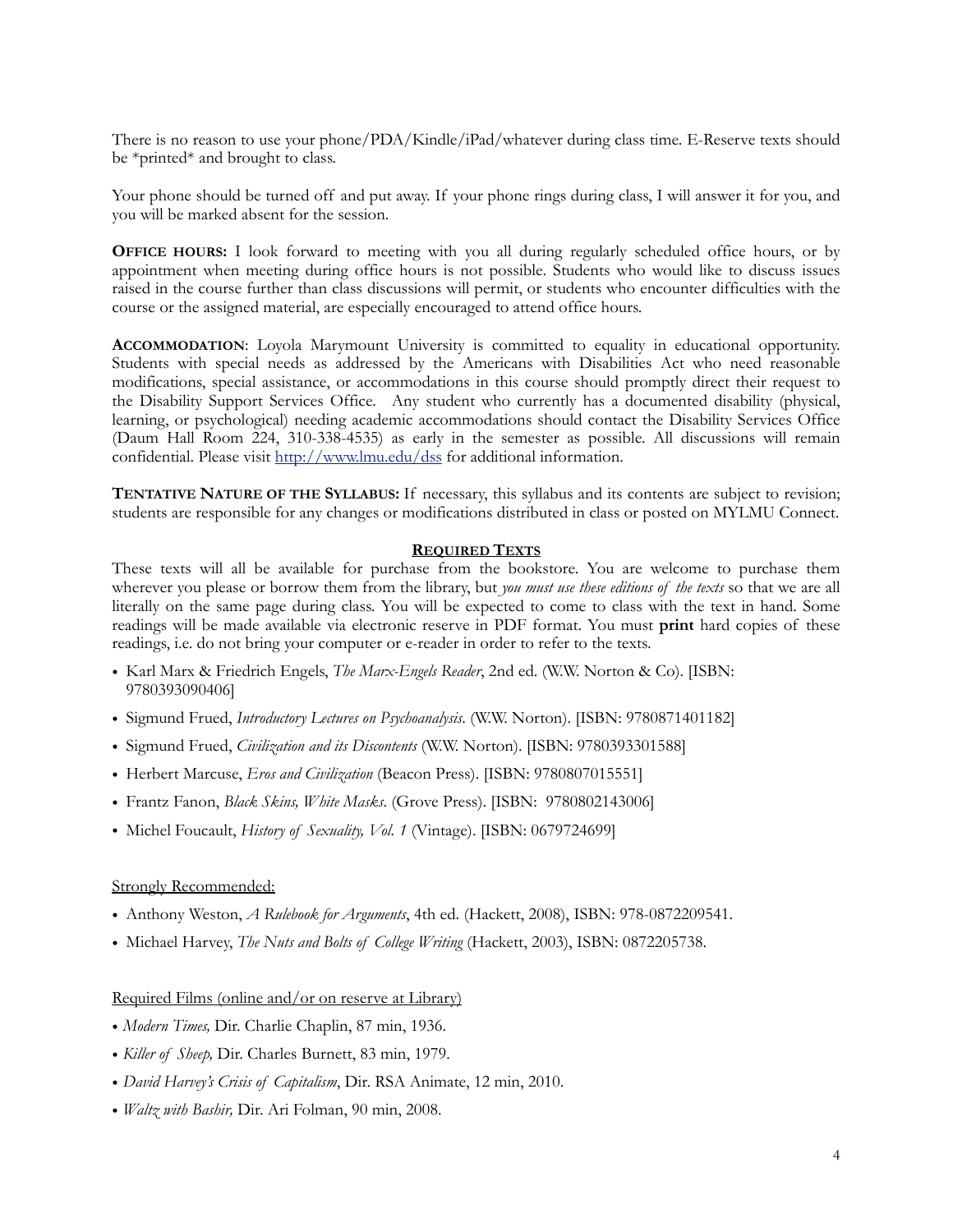- *The Philadelphia Story,* Dir. George Cukor, 112 min, 1940.
- *Battle of Algiers,* Dir. [Gillo Pontecorvo](http://www.imdb.com/name/nm0690597/), 121 min, 1966.

# **TENTATIVE COURSE SCHEDULE**

|                                      | <b>TEINIATIVE COUNSE SUREDULE</b>                                                                                                                                                                 |  |
|--------------------------------------|---------------------------------------------------------------------------------------------------------------------------------------------------------------------------------------------------|--|
| Week 1: Introduction<br>1) T Jan 15: | Course Introduction                                                                                                                                                                               |  |
| 2) R Jan 17:                         | Marx, "On the Jewish Question" (MER, pp. 26-52).                                                                                                                                                  |  |
| Week 2: Marx<br>3) T Jan 22:         | (1) Marx, "Economic and Philosophic Manuscripts of 1844" (MER, pp. 70-81);<br>(2) Film: Modern Times, Dir. Charlie Chaplin, 87 min, 1936. (http://youtu.be/<br>$wise$ qB372M)                     |  |
| 4) R Jan 24:                         | Marx, "Economic and Philosophic Manuscripts of 1844" (MER, pp. 81-93).                                                                                                                            |  |
| Week 3: Marx<br>5) T Jan 29:         | (1) Marx & Engels, "The German Ideology" (MER, pp. 149-175);<br>(2) Marx & Engels, "The Communist Manifesto" (MER pp. 473-483);<br>(3) Film: Killer of Sheep, Dir. Charles Burnett, 83 min, 1979. |  |
| 6) R Jan 31:                         | Marx, Capital, Volume 1 (MER, pp. 302-312, 319-336).                                                                                                                                              |  |
| Week 4: Marx                         |                                                                                                                                                                                                   |  |
| $7)$ T Feb 5:                        | Marx, Capital, Volume 1 (MER, pp. 336-384).                                                                                                                                                       |  |
| 8) R Feb 7:                          | (1) Marx, Capital, Volume 1 (MER, pp. 384-438).<br>(2) Flim: David Harvey's Crisis of Capitalism, Dir. RSA Animate, 12 min, 2010. (http://<br>youtu.be/qOP2V_np2c0)                               |  |
| Week 5: Freud<br>9) T Feb 12:        | Freud, Introductory Lectures. Chapter I, V-VI (pp. 17-28, 101-137).                                                                                                                               |  |
| 10) R Feb 14:                        | (1) Freud, Chapters VII, IX-X (pp. 138-153, 167-208);<br>(2) Film: Waltz with Bashir, Dir. Ari Folman, 90 min, 2008.                                                                              |  |
| Week 6: Freud                        |                                                                                                                                                                                                   |  |
| 11) T Feb 19:                        | Freud, Chapters XI, XVII-XVIII (pp. 209-226, 318-353).                                                                                                                                            |  |
| 12) R Feb 21:                        | Freud, Chapters XIX-XX (pp. 354-396).                                                                                                                                                             |  |
| Week 7: Freud<br>13) T Feb 26:       | Freud, Chapters XXI-XXII (pp. 397-444).                                                                                                                                                           |  |
| 14) R Feb 28:                        | Freud, Chapters XXIII, XXVII (pp. 445-468, 536-556).                                                                                                                                              |  |
| Week 8: SPRING BREAK                 |                                                                                                                                                                                                   |  |